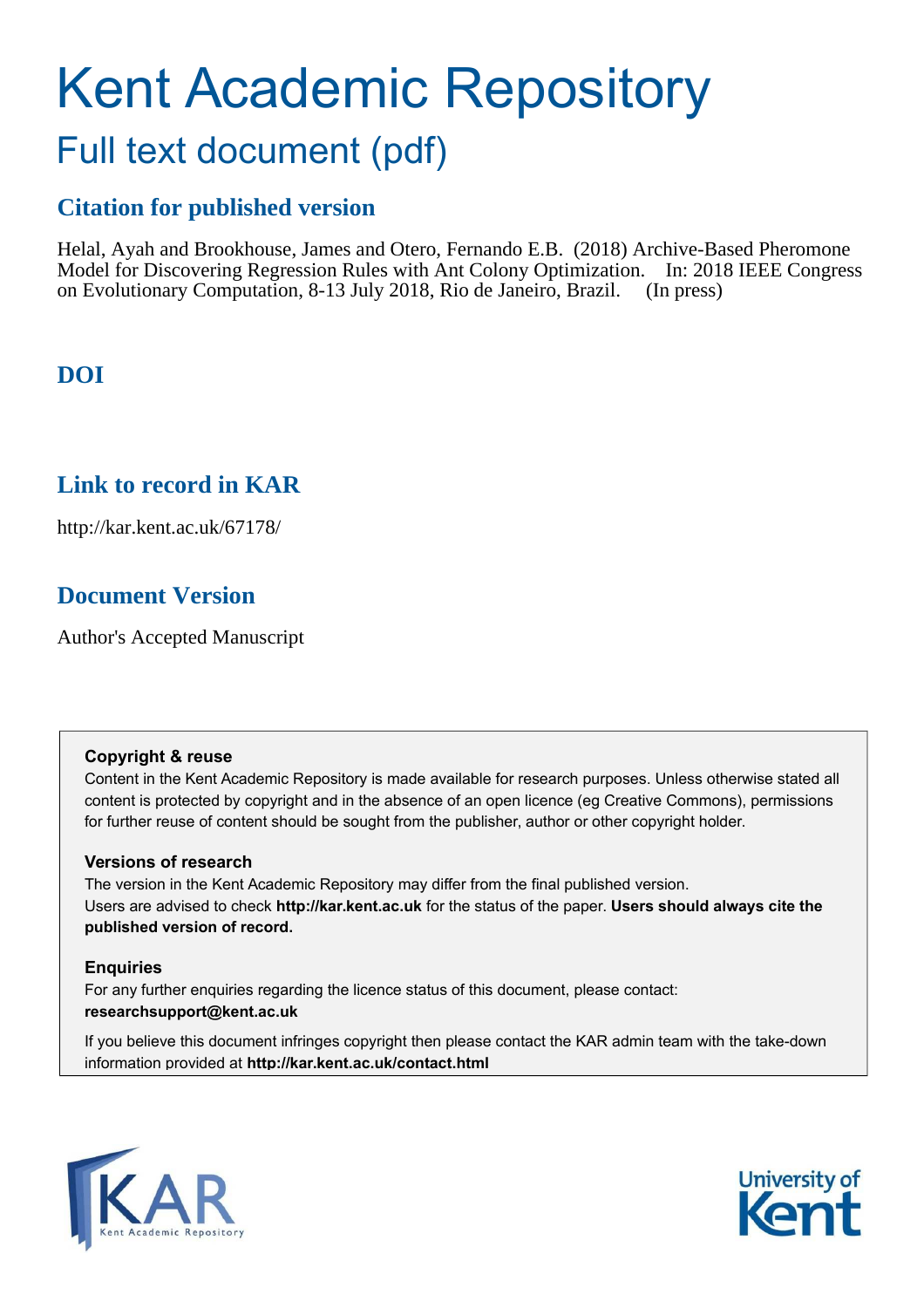## Archive-Based Pheromone Model for Discovering Regression Rules with Ant Colony Optimization

Ayah Helal School of Computing University of Kent Chatham Maritime, UK Email: amh58@kent.ac.uk

James Brookhouse School of Computing University of Kent Chatham Maritime, UK Email: jb765@kent.ac.uk

Fernando E. B. Otero School of Computing University of Kent Chatham Maritime, UK Email: F.E.B.Otero@kent.ac.uk

*Abstract*—In this paper we introduce a new algorithm, called Ant-Miner-Reg $_{\text{MA}}$  to tackle the regression problem using an archive-based pheromone model. Existing regression algorithms handle continuous attribute using a discretisation procedure, either in a preprocessing stage or during rule creation. Using an archive as a pheromone model, inspired by the ACO for Mixed-Variable  $(ACO_{MV})$ , we eliminate the need for a discretisation procedure. We compare the proposed Ant-Miner- $\text{Reg}_{\text{MA}}$  against Ant-Miner-Reg, an ACO-based regression algorithm that uses a dynamic discretisation procedure, inspired on M5 algorithm, during rule construction process. Our results show that Ant-Miner- $Reg_{MA}$  achieved a significant improvement in the relative root mean square error of the models created, overcoming the limitations of the dynamic discretisation procedure.

#### I. INTRODUCTION

Data mining is the automated process of extracting useful and usable patterns from data [1]. The field of data mining comprises of a number of tasks which can be roughly divided into descriptive tasks (e.g., association rule mining, clustering) and predictive tasks (e.g., regression, classification). In this paper we will focus on the task of discovering regression rules. The regression task involves the creation of a model that predicts a continuous dependent attribute based on a number of independent attributes or regressors. Unlike the classification task, which aims to predict the value of a nominal dependent variable (i.e., a variable that has a number of predefined categories), regression aims to predict a continuous value with no predefined categories or boundaries. Similarly to classification rules, regression rules can be represented using the form *IF-THEN*, where the antecedent of the rule represented by *IF* contains logical tests involving the independent attributes, while the *THEN* is the consequent of the rule and makes the rules prediction if the tests in the antecedent are satisfied. When combined as a list, regression rules provide a comprehensible prediction model.

Ant Colony Optimization (ACO) [2] has been adapted to solve data mining problems such as classification, clustering and regression. In most cases, these approaches use a graphbased pheromone model, which is used to guide the ants in a discrete search space. The solution components of the problem are represented by nodes of a graph and ants traverse this graph to produce a solution. Most data mining problems contains continuous attributes, therefore these approaches have

to be adapted to handle continuous attributes. The majority of ACO-based algorithms that handle continuous attributes use a discretisation procedure which take place in a preprocessing stage or during rule creation.

Recently, Laio et al. [3] proposed a new approach for ACO-based algorithms to handle mixed variable (continuous, ordinal and discrete) optimisation problems, called Ant Colony Optimization for Mixed Variable ( $ACO_{MV}$ ).  $ACO_{MV}$ replaces the graph-based pheromone model with an archivebased pheromone model to guide ants in mixed variables search space using different sampling strategies according to the variable type. Helal and Otero [4], [5] presented the first data mining approach, to the best of our knowledge, that used an archive-based pheromone model instead of a graph-based pheromone model for classification problem.

Brookhouse and Otero [6] have successfully used an ACObased algorithm, called Ant-Miner-Reg, to create regression rules. Ant-Miner-Reg uses a sequential covering strategy to create a rule list using an ACO rule creation procedure with a graph-based pheromone model. Ant-Miner-Reg uses a M5 [7] inspired dynamic discretisation procedure to handle continuous attributes during the rule creation rather than requiring the discretisation of continuous values as a pre-processing step. Ant-Miner-Reg significantly outperformed SeCoReg [8], a greedy sequential covering algorithm, without increasing the average number of terms required to classify an instance.

In this paper we propose the use of an archive-based pheromone model to better handle continuous values in regression problems. By incorporating a similar strategy as  $ACO_{MV}$ , different attributes types (categorical and continuous) can be handled directly, without requiring a discretisation procedure. We compared our proposed algorithm against Ant-Miner-Reg in nineteen publicly available datasets and used the Wilcoxon signed-rank test to determine the significance between the difference in performance.

The remainder of this paper is organised as follows. We begin by reviewing the literature of existing regression algorithms, archive-based ACO algorithms, and Ant-Miner-Reg in Section II. Section III present our proposed Ant-Miner- $Reg_{MA}$ algorithm. The computational results are presented in Section IV, and finally conclusion and direction for future work are discussed in Section V.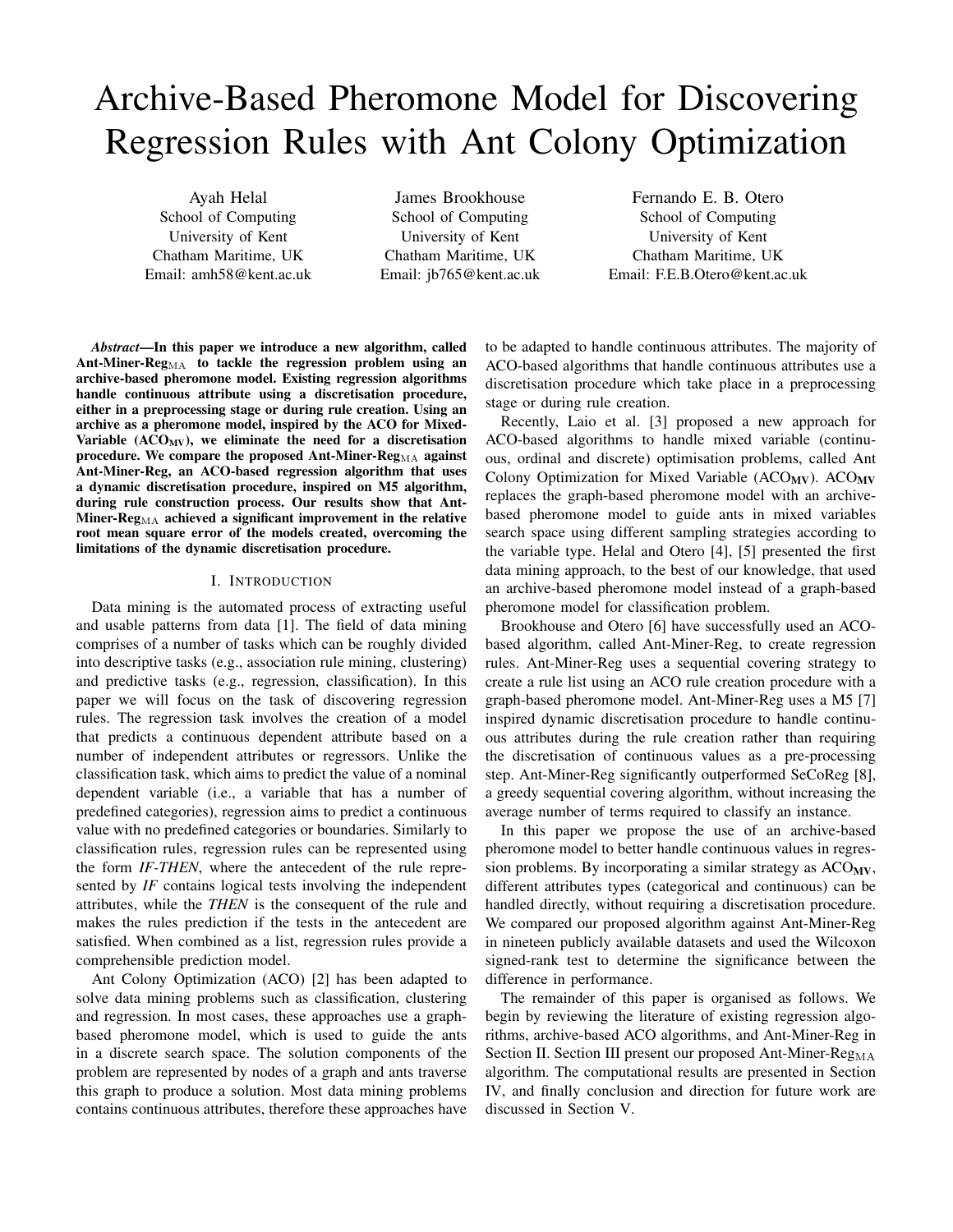#### II. BACKGROUND

There are three main areas of related work, existing regression rule learners, the existing archive-based ACO algorithms, and the existing ACO-based algorithm for regression Ant-Miner-Reg.

Conventional regression models take the form of linear and non-parametric equations [9], however, we will be focusing on regression rule learners. One of the classical regression rule learners is M5' Rules [10] which builds on the model tree learner M5 [7]. M5' Rules uses sequential covering to build a list of rules, each iteration of the sequential covering algorithm produces a complete M5 tree which is then flattened into rules and the best rule generated is added to the partial rule list. M5 uses an interesting strategy to cope with continuous attributes: it chooses the split points in its dynamic discretisation step by trying to maximise the expected error reduction. In this case the error is considered to be the standard deviation of the dependent attribute in the generated subsets.

Before Ant-Miner-Reg, the only known swarm intelligence rule miner was Minnaert and Martens' PSOminer [11]. Like M5' Rules, PSOminer uses a sequential covering strategy to generate a rule list however instead of using M5 as the rule generating procedure, a Particle Swarm Optimisation (PSO) is used. The attributes in a dataset are encoded onto a particle as the particles position in the attribute space. PSOminer showed promising initial results however its development was not continued.

Ant Colony Optimization has been successfully used to generate classification rules, most notably Ant-Miner [12] and the suite of algorithms developed as extensions to the original. While the majority use a graph-based model, an archive-based model has been successful in creating classification rules.

Ant-Miner $_{\text{MA}}$  proposed by Helal and Otero [4] is the first Ant-Miner classification algorithm to use an archive-based pheromone model instead of a graph-based pheromone model to the best of our knowledge. The archive was used to sample conditions to create rules, instead of ants traversing a construction graph. This approach showed competitive results compared to cAnt-Miner, a graph-based ACO classification algorithm. The archive-based pheromone model significantly improved the runtime, since it eliminated the need for a discretisation procedure. cAnt-Miner uses a Minimum Description Length (MDL) procedure as a discretisation procedure, which is proposed by Otero et al. [13]. The MDL procedure was used to find the best possible split point, with respect to the class value of the rule. This process became expensive in terms of runtime when the number of instances available increased in a dataset. Ant-Mine $r_{\text{MA}}$  removed this expensive process with a faster implementation of the archive, where the archive would be used to find the split points instead, improving the runtime in classification problems while not compromising the accuracy. One limitation of Ant-Mine $r_{\text{MA}}$ , was as the number of attributes increased over 50, the runtime increased compared to cAnt-Miner.

An automatic algorithm design approach for Ant-

Miner $_{\text{MA}+\text{G}}$  [5] was created to overcome this problem, which combines the graph-based and archive-based pheromone models. This automatically configured algorithm outperformed the original cAnt-Miner algorithm to a significant level, and solved the problems Ant-Miner $_{\text{MA}}$  faced when dealing with a large number of attributes. The improvement came from the graph-based pheromone model which allowed the algorithm to quickly identify irrelevant attributes and ignore them during the rule creation process.

Brookhouse and Otero introduced the first Ant-Miner algorithm for regression, Ant-Miner-Reg [6]. Ant-Miner-Reg uses the same sequential covering approach adopted by Ant-Miner and couples this with the dynamic discretisation procedure used in Quinlan's M5 [7].

Ant-Miner-Reg creates a rule list as follows. First  $n$  rules are created by the colony, where each ant traverses a graph of attribute nodes and values to build the antecedent of a rule. If the ant discovers a node representing a continuous attribute a value is generated via a dynamic discretisation method that attempts to find the optimal split points for that attribute in the set of uncovered instances. When the antecedent of a rule is created the prediction is generated by the calculating the mean value of any instances covered by the new rule. Once all the rules are created the best rule generated is used to update the pheromone matrix of the colony. This procedure is repeated until the maximum number of iterations is reached, at which point the best rule is then returned and added to the list of rules under construction removing any newly covered instances from the dataset. The colony is then reset and the ACO process repeated on the still uncovered set of instances until all instances are covered by the rule list.

Ant-Miner-Reg generated comprehensive regression rules that significantly outperformed SeCoReg [8]. They identified the need to include a better continuous attribute processing technique, which would enable the optimisation of the numeric values chosen by fully integrating them inside the pheromone matrix [6].

#### III. ARCHIVE-BASED ANT-MINER-REG

As discussed in Section II, most Ant Colony Optimization approaches to create rules are based on a graph pheromone model, which can directly cope with categorical attributes while continuous attributes require either a pre-processing or dynamic discretisation step. Liao et al., [3] introduced a new algorithm, called Ant Colony Optimization for Mixed-Variable ( $ACO_{MV}$ ), to deal with mixed-variable optimisation problems.  $ACO_{MV}$  uses an archive-based pheromone model and sampling procedures to create a new solution, allowing the algorithm to cope directly with categorical or continuous (real-valued) attributes. The archive-based pheromone model is implemented as a solution archive (A), which contains previously generated *k* best solutions, to derive a probability distribution to bias the search. Each ant starts generating a new candidate solution. During the construction of a solution, a probabilistic solution construction method is used to sample new values from the archive according to the type of each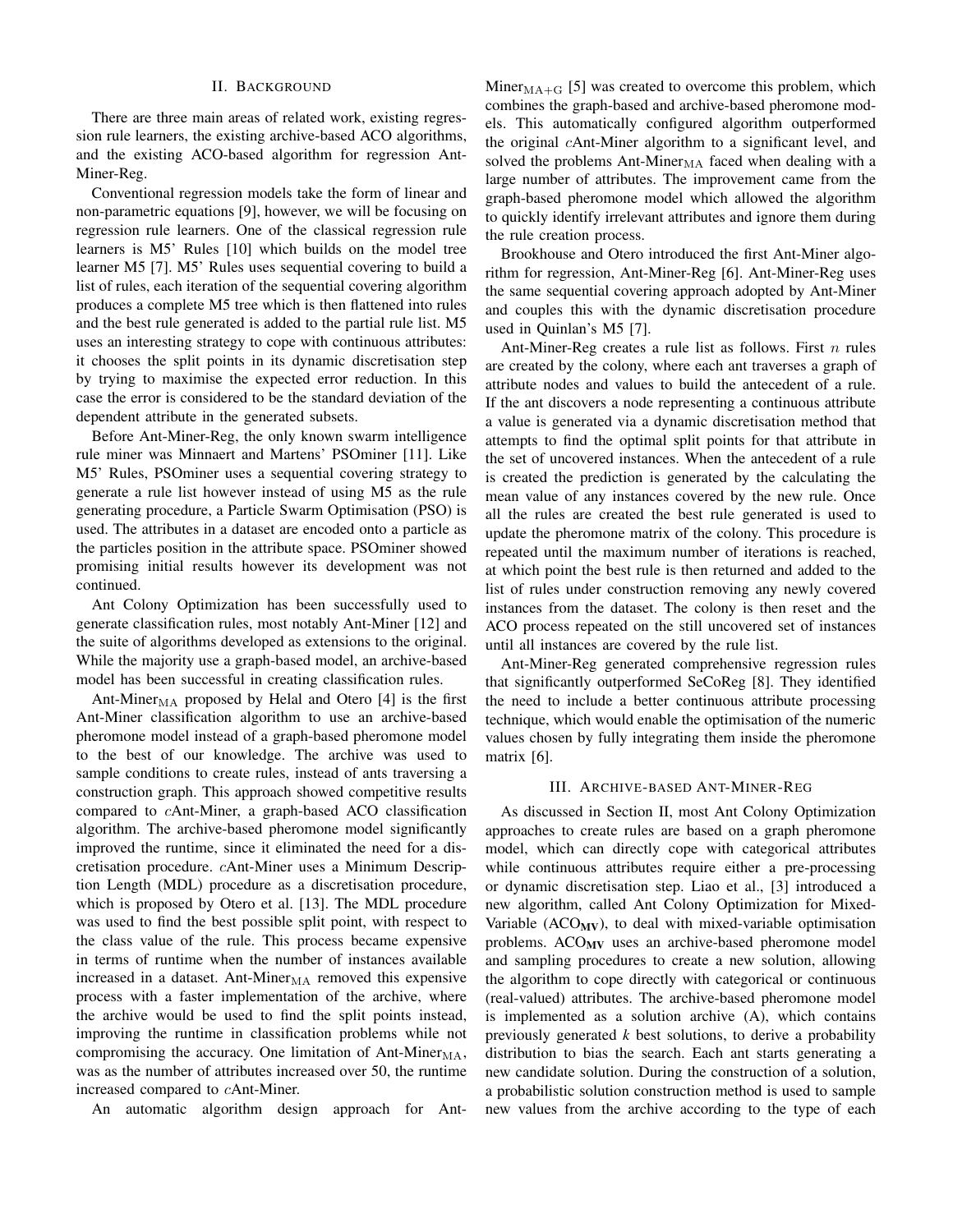Algorithm 1: High-level pseudo code of Ant-Miner- $Reg<sub>MA</sub>$ 

Data: training data Result: list of rules

1 RuleList  $\leftarrow \{\}$ <sup>2</sup> while |*TrainingData*| < *MaxUncovered* do 3  $A \leftarrow$  Generate Random Rules<br>4 while  $t <$  MaxIterations and i <sup>4</sup> while t < *MaxIterations* and *not Restarted* do  $\begin{array}{c|c} 5 & A_t \leftarrow \{\} \\ 6 & \text{while } i \end{array}$ <sup>6</sup> while *i ¡ number of ants* do 7 | |  $R_i \leftarrow$  Create New Rule 8  $R_i \leftarrow \text{Prune}(R_i)$ <br>9  $R_i \leftarrow \text{Set}$  Conserved 9  $\begin{array}{|c|c|c|c|c|} \hline \end{array}$  R<sub>i</sub>  $\leftarrow$  Set Consequent(R<sub>i</sub>)<br>10  $i \leftarrow i+1$  $i \leftarrow i + 1$  $\begin{array}{c|c} \n\mathbf{11} & 11 \\
\mathbf{12} & \mathbf{13} \\
\mathbf{14} & \mathbf{14} \\
\mathbf{15} & \mathbf{16} \\
\mathbf{17} & \mathbf{18} \\
\mathbf{18} & \mathbf{18} \\
\mathbf{19} & \mathbf{18} \\
\mathbf{19} & \mathbf{19} \\
\mathbf{10} & \mathbf{18} \\
\mathbf{11} & \mathbf{19} \\
\mathbf{10} & \mathbf{19} \\
\mathbf{11} & \mathbf{1$ end 13  $A \leftarrow \text{UpdateArchive}(A_t)$ <br>
14  $t \leftarrow t + 1$ 14  $\begin{array}{|c|c|c|c|}\n\hline\n & t \leftarrow t + 1 \\
\hline\n\textbf{if} \textit{stagnati}\n\end{array}$ if *stagnation()* then 16 | Restart $(A)$ 17 | Restarted ← True<br> **18** | end end <sup>19</sup> if *stagnation()* and *Restarted* then  $20$  | | Break  $21$  end  $22$  end 23  $R_{best} \leftarrow BestRule(A)$ <br>24 RuleList ← RuleList 24 RuleList ← RuleList +  $R_{best}$ <br>25 TrainingData ← TrainingData TrainingData ← TrainingData – covered( $R_{best}$ ) <sup>26</sup> end <sup>27</sup> return RuleList

#### *A. Rule Structure*

A rule R consists of an *n*-dimensional terms vector, where *n* is the number of attributes in the dataset. Each term  $t_i$ , for  $i \in$  $\{1, n\}$  in a R contains a flag to indicate if this term is enable or not, an operator and value. For continuous attribute terms, the operator can be either  $\leq$  or  $>$ , representing conditions where the term's attribute value is  $\leq x$  or  $> x$ , where x is a real value. Categorical attribute terms have a single operator =, representing conditions where the term's attribute value is  $= y$ , where y is a value in the domain of the nominal attribute.

The consequent of a rule—the rule's prediction—is a real value, calculated as the mean value of the instances covered by this rule in the training data.

#### *B. Rule Quality*

The quality of a regression rule is based on two factors, the first is the quality of the prediction measured using a Relative Root Mean Squared Error (RRMSE). The RRMSE of a rule is defined as

$$
L_{RRMSE} = \frac{L_{RMSE}}{\sqrt{\frac{1}{m}L_{default}}} \tag{1}
$$

where  $L_{RMSE}$  is the root mean square error and  $L_{Default}$  is a normalising factor that will approximately bound the RRMSE between 0 and 1. Both  $L_{RMSE}$  and  $L_{Default}$  are defined as

$$
L_{RMSE} = \sqrt{\frac{1}{m} \cdot \sum_{i=1}^{m} (y_i - \bar{y}_i)^2}
$$
  

$$
L_{default} = \sum_{i=1}^{m} (y_i - y')^2
$$
 (2)

attribute. After *m* (colony size) solutions are created, they are added to the archive and the archive is then sorted. At the end of an iteration, the best *k* solutions are selected and a new iteration starts.

The proposed Ant-Miner-Reg<sub>MA</sub> algorithm uses  $ACO_{MV}$ pheromone model and search procedure to sample terms to create regression rules. The high level pseudo code of Ant-Miner-Reg<sub>MA</sub> is shown in Algorithm 1. Ant-Miner-Reg<sub>MA</sub> starts with an empty list of rules (line 1). At each iteration (lines 3 -25), a single rule is created. The rule creation process starts by initialising the archive with  $k$  randomly generated rules (line 3). At each iteration  $m$  new rules (lines 6-12) are generated, where  $m$  is the number of ants in the colony. Rules are added to the archive (line 12), and  $k + m$  rules are sorted. The worst  $m$  rules are removed from the archive, limiting the archive to k best rules found so far. The procedure to create new rules is repeated until the maximum number of iterations has been reached or stagnation. Stagnation is the failure of the algorithm to find better rules for a number of iterations. In the first case of stagnation, a restart procedure is applied; if the algorithm reaches stagnation for a second time, the rule creation procedure stops.

 $m$  is the total number of instances in the dataset,  $y$  is the value of the current instance,  $\bar{y}$  is the predicted value of the current instance and  $y'$  is the mean over all instances.

The RRMSE approximately normalises the RMSE of a rule between 0 and 1, where a value less than 1 corresponds to a rule making a prediction better than the uncovered instances mean and a value greater than 1 is worse than the mean.

The second factor is a measure of how generalised the rule is, i.e., number of instances covered by the rule. Like RRMSE, the coverage of a rule is normalised so that 0 represents a rule covering no instances and 1 is a rule that covers all of the instances in the dataset. The relative coverage of a rule  $R$  is defined as

$$
relCov = \frac{1}{m} \cdot coverage(R) \tag{3}
$$

Both the RRMSE and relative coverage are combined into a single metric  $Q$ , which is used as a rule's quality, defined as

$$
Q = \alpha \cdot (1 - L_{RRMSE}) + (1 - \alpha) \cdot relCov \tag{4}
$$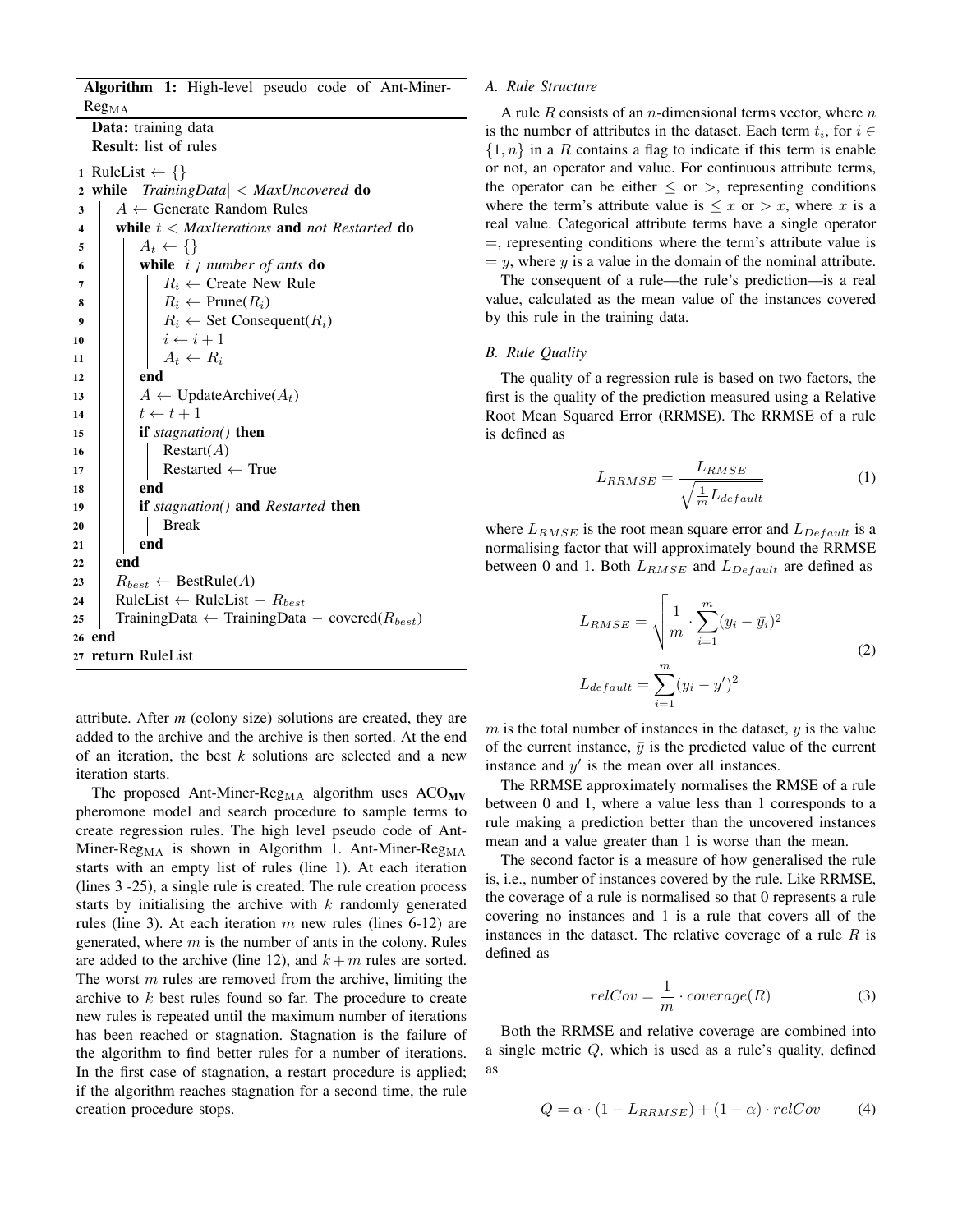where  $\alpha$  sets the weighting between RRSME and relative coverage. Varying  $\alpha$  between 0 and 1 will bias the rule quality towards either RRMSE or relative coverage.

#### *C. Archive Structure and Initialisation*

The archive consist of  $k$  rules sorted by their quality  $Q$ , so that  $Q(R_1) \geq Q(R_2) \geq \ldots \geq Q(R_k)$ . Each rule (solution) j is associated with a weight  $\omega_j$  that is related to  $Q(R_j)$ , where  $\omega_i$  is calculated using a Gaussian function given by

$$
\omega_j = \frac{1}{qk\sqrt{2\pi}}e^{\frac{-(rank(j)-1)^2}{2q^2k^2}}
$$
(5)

where  $q$  is used to control the influence of the top-ranked rules on the construction of a new rule. When a new rule is created, it probabilistically samples values around the rules with higher weights.

The archive is initialised with  $k$  random rules. Initialisation begins by randomly enabling each term in the vector of allowed terms. These enabled terms are then initialised according to their types.

If the term is continuous, then an unbiased random probability is used to set the operator from the set  $\{\leq,>\}$ . The value of the continuous term is a random value generated in the range found in the training data for that attribute. For categorical terms, the only operator  $=$  is added and the value set randomly to one of the values in the domain of the attribute.

Rules are then pruned to disable irrelevant terms that might be enabled by the stochastic nature of the initialisation. If the number of instances covered by a rule is greater or equal to a user-defined minimum limit, the rule is added to the archive, if it doesn't a new rule is generated instead. Finally, rules are sorted according to their quality.

#### *D. Sampling Procedures*

There are two types of sampling procedures used in Ant-Miner- $Reg_{MA}$  to select values for rule terms: categorical and continuous sampling.

*1) Categorical sampling:* The categorical sampling is implemented using the same approach as  $ACO_{MV}$ . Given a categorical attribute  $i$  that has  $t_i$  possible values, an ant chooses probabilistically a value  $v_l^i$  of the available  $\{v_1^i, \ldots, v_{t_i}^i\}$ values. The probability of selecting a value  $v_l^i$  is given by

$$
p_l^i = \frac{\alpha_l}{\sum\limits_{j=1}^{t_i} \alpha_j} \tag{6}
$$

where  $\alpha_l$  is the weight associated to each value of the categorical attribute, calculated as

$$
\alpha_{l} = \begin{cases} \frac{\omega_{jl}}{u_{l}^{i}} + \frac{q}{\eta} , \text{ if } (\eta > 0, u_{l}^{i} > 0) \\ \frac{\omega_{jl}}{u_{l}^{i}} , \text{ if } (\eta = 0, u_{l}^{i} > 0) \\ \frac{q}{\eta} , \text{ if } (\eta > 0, u_{l}^{i} = 0) \end{cases}
$$
(7)

where  $\omega_{jl}$  is the weight of the highest rule that uses the value  $v_l^i$  for attribute i in the archive,  $u_l^i$  is the number of rules that use the value  $v_i^i$  for attribute i in the archive  $(u_i^i = 0)$ 

corresponds to the special case where  $v_i^i$  is not used by the rules in the archive),  $\eta$  is the number of values from  $t_i$  that are not used in the archive ( $\eta = 0$  corresponds to the special case where all values are used), and  $q$  is the same parameter used in Equation (5). The categorical sampling procedure allow an ant to consider two components when sampling a new value. The first component biases the sampling towards values that are used in high-quality rules, but do not occur very frequently in the archive. The second component biases the sampling towards unexplored values in that attribute.

*2) Continuous sampling:* Continuous sampling implemented using the same approach as  $ACO_{\mathbb{R}}$  [14], which is used in  $ACO_{MV}$ . First, an ant chooses probabilistically a rule from the archive, before the rule creation process. This rule is used to sample continuous values around it for all continuous attributes. The probability of choosing rule  $i$  is given by

$$
p_j = \frac{\omega_j}{\sum_{l=1}^k \omega_l} \tag{8}
$$

where  $\omega_j$  is the weight associated with the j-th rule in the archive calculated according to Equation (5). Let  $R_i$  denote a new solution sampled by ant  $i$  around the chosen solution  $R_i$  for continuous attribute a, the Gaussian probability density function (PDF) is given by

$$
R_{ia} \sim N(R_{ja}, \sigma_{ja}) \tag{9}
$$

$$
\sigma_{ja} = \xi \sum_{l=1, j \neq l}^{K} \frac{|R_{la} - R_{ja}|}{K - 1}
$$
 (10)

where  $R_{ja}$  is the value of the variable a in the selected rule j of the archive,  $\sigma_{ja}$  is the average distance between the value of the variable  $\alpha$  in the rule  $j$  and the value of  $\alpha$  in all the other rules in the archive (given by Equation 10), and  $\xi$  is a user-defined value representing the convergence speed of the algorithm.

#### *E. Rule Creation*

Rule creation starts by choosing probabilistically whether to include each term or not. The decision is handled using a categorical sampling to choose a {TRUE, FALSE} value. If the term is enabled (TRUE value), we set the operator according to the attribute type. If the attribute is categorical, it is set to  $=$ . If it is continuous, the decision is handled using a categorical sampling to choose an operator from the set  $\{\leq,>\}$ , with the only difference being only the subset of rules that have this term enabled are considered in Equation (7).

The value of the new rule's term is then sampled. If the term is continuous, we use the continuous sampling procedure only considering the subset of rules that have this term enabled and use the same operator as the new term. If the attribute is categorical, we use the categorical sampling procedure only considering the subset of rules that have this term enabled.

After a term is created and added to the partial rule, we apply the rule to the training data. If the number of instances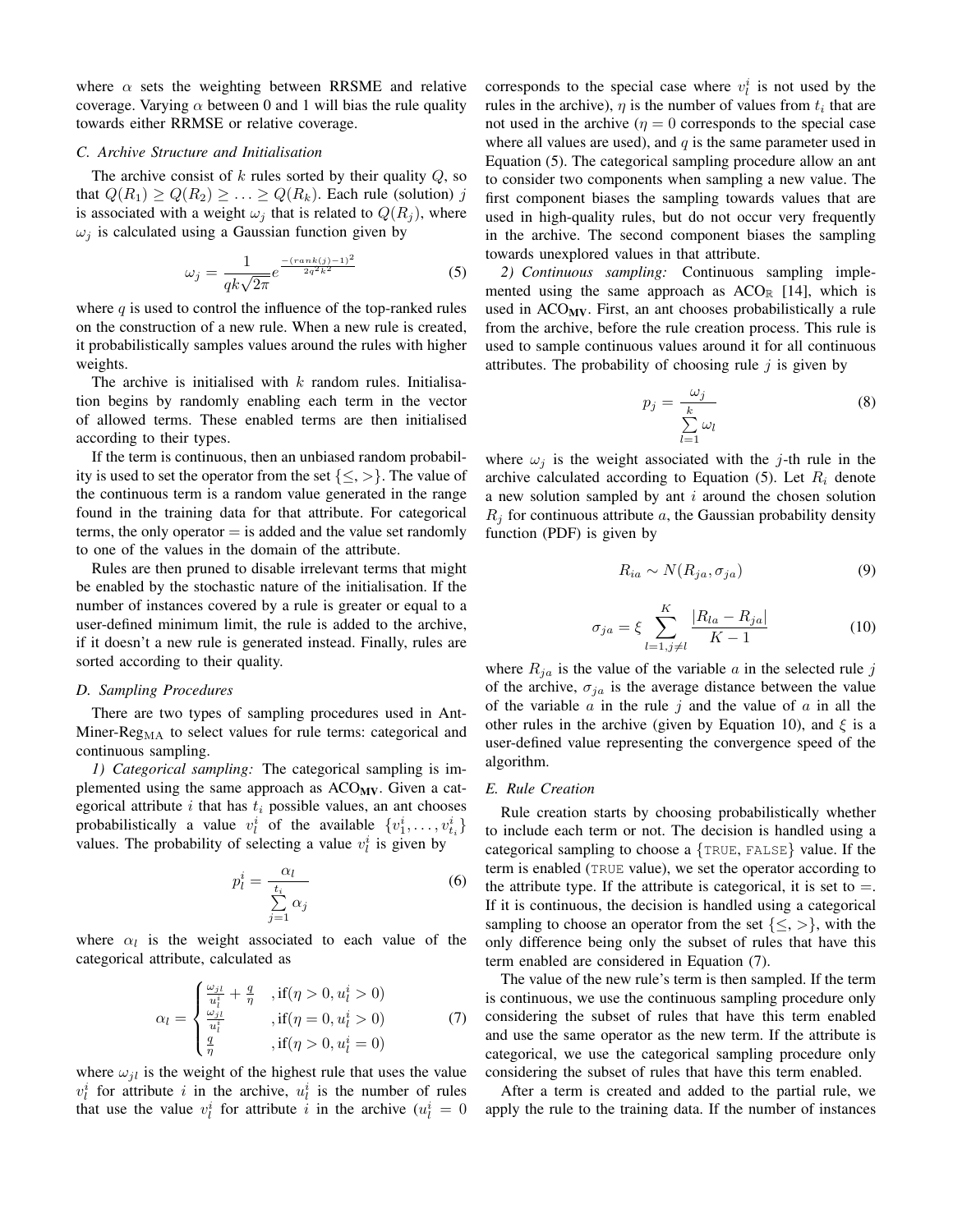#### TABLE I

PARAMETERS: ANT-MINER- $\mathrm{REG}_\mathrm{MA}$  uses the first three parameters IN TABLE, WHILE REMAINING ARE USED BY BOTH ANT-MINER-REG<sub>MA</sub> AND ANT-MINER-REG.

| Parameters             | Value    |
|------------------------|----------|
| q                      | 0.025495 |
| $\xi$                  | 0.6795   |
| $\overline{R}$         | 90       |
| Minimum Covered        | 10       |
| Max Uncovered          | 10       |
| Max Iterations         | 1500     |
| Number of Ants         | 60       |
| <b>Stagnation Test</b> | 10       |
| $\alpha$               | 0.59     |

covered by the rule after the addition of the new term is less than the minimum covered instances, the term is disabled. This process is repeated until all terms are considered.

Finally, a local search procedure is applied. The local search procedure is inspired by the *threshold-aware* pruner found in [13]. Firstly, the quality of the rule is calculated according to Equation (4). Then, the last term is then disabled and the quality re-calculated. If the quality of the (pruned) rule decreases, the term is re-enabled and the procedure stops; otherwise, the procedure is repeated until a decrease in quality is observed.

#### IV. RESULTS

We compared our proposed algorithm Ant-Miner-Reg $_{\text{MA}}$ against Ant-Miner-Reg. The experiments are conducted using nineteen regression datasets publicly available from the UCI Machine Learning Repository [15]—details are shown in Table II. Ant-Miner-Reg<sub>MA</sub> uses the first three parameters in Table I for the archive setting, while the remaining parameters are used by both algorithms. We ran both algorithms for five times with ten-fold cross-validation for a total of fifty runs each dataset and reported the average performance of the models produced by each algorithm—shown in Table III in terms of relative root mean square error (RRMSE). For statistical significance testing of the difference in RRMSE, we used Wilcoxon signed-rank test. The result of the statistical testing is shown in Table IV.

As shown in Table III, Ant-Miner-Reg<sub>MA</sub> shows an improvement in RRMSE compared to Ant-Miner-Reg, outperforming Ant-Miner-Reg in sixteen of the nineteen datasets. Most notably, Ant-Miner-Reg<sub>MA</sub> improved the RRMSE by 80% in the Yacht dataset: Ant-Miner-Reg's RRMSE is 1.0120 while Ant-Miner-Reg<sub>MA</sub>'s RRMSE is 0.2091. Based on our results, it is clear that the introduction of archive-based pheromone model in Ant-Miner- $Reg_{MA}$  resulted in an improvement in the model creation. Ant-Miner-Reg uses the M5 dynamic discretisation procedure when creating terms for continuous attributes, while Ant-Miner- $Reg_{MA}$ 's archivebased pheromone model is responsible for generating and improving the values chosen for the continuous attributes terms.

TABLE II NUMBER OF INSTANCES AND ATTRIBUTE MAKEUP OF THE NINETEEN DATASETS USED IN THE EXPERIMENTS.

|                   |           | <b>Attributes</b> |            |  |
|-------------------|-----------|-------------------|------------|--|
| Name              | Instances | Categorical       | Continuous |  |
| WPBC r            | 194       | $\Omega$          | 33         |  |
| <b>CPU</b>        | 209       |                   | 8          |  |
| Yacht             | 308       | 0                 | 7          |  |
| <b>MPG</b>        | 410       | 2                 | 5          |  |
| Housing           | 452       | 1                 | 13         |  |
| Forest Fire       | 517       | $\overline{c}$    | 11         |  |
| Istanbul          | 536       | 0                 | 8          |  |
| Efficiency        | 768       | 0                 | 9          |  |
| Stock             | 950       | 0                 | 10         |  |
| Concrete          | 1030      | 0                 | 9          |  |
| Flare             | 1066      | 10                |            |  |
| Airfoil           | 1503      | 0                 | 6          |  |
| Red Wine          | 1599      | 0                 | 12         |  |
| Skill Craft       | 3338      | 0                 | 20         |  |
| Elevator          | 9517      | 0                 | 7          |  |
| <b>CCPP</b>       | 9568      | 0                 | 5          |  |
| <b>Bike Share</b> | 17379     | 0                 | 13         |  |
| Energy Data       | 19735     | 0                 | 25         |  |
| Pm 25             | 41757     |                   | 12         |  |

TABLE III AVERAGE RRMSE OF THE MODEL PRODUCED BY EACH ALGORITHM OVER FIVE RUNS OF TENFOLD CROSS-VALIDATION.

| Dataset           | Ant-Miner-Reg <sub>MA</sub> | Ant-Miner-Reg |
|-------------------|-----------------------------|---------------|
| WPBC r            | 1.0356                      | 1.0224        |
| <b>CPU</b>        | 0.5038                      | 0.8233        |
| Yacht             | 0.2091                      | 1.0120        |
| <b>MPG</b>        | 0.5374                      | 0.6419        |
| Housing           | 0.5986                      | 0.9782        |
| Forest Fire       | 1.5326                      | 1.0334        |
| Istanbul          | 0.7948                      | 0.8341        |
| Efficiency        | 0.2348                      | 0.4288        |
| Stock             | 0.3258                      | 0.7434        |
| Concrete          | 0.7239                      | 0.9636        |
| Flare             | 0.9956                      | 0.9987        |
| Airfoil           | 0.8165                      | 0.9715        |
| Red Wine          | 0.9898                      | 0.9757        |
| Skill Craft       | 0.8536                      | 0.8912        |
| Elevator          | 0.7585                      | 0.7882        |
| <b>CCPP</b>       | 0.3557                      | 0.4769        |
| <b>Bike Share</b> | 0.6412                      | 0.9941        |
| Energy Data       | 0.9775                      | 0.9971        |
| Pm 25             | 0.9389                      | 0.9982        |

In terms of computational time, Ant-Miner- $Reg_{MA}$  did not improve the runtime as seen in Table V. This is different than what was observed in classification problems, where the introduction of an archive-based pheromone model did significantly improve the runtime by eliminating the need for a discretisation procedure. Looking at the datasets where Ant-Miner- $Reg_{MA}$  runtime was significantly higher—Bike Share (17379 instance), Energy Data (19735 instances) and Pm 25 (41757 instances)—we noticed that Ant-Miner-Reg produces very generalised rules with a RRMSE closer to the mean (0.9941, 0.9971, and 0.9982 respectively), while Ant-Miner- $Reg_{MA}$  produces more specific rules for those dataset with an improved RRMSE (0.6412, 0.9775, and 0.9389 respectively).

We hypothesise that when the dataset is more complex, Ant-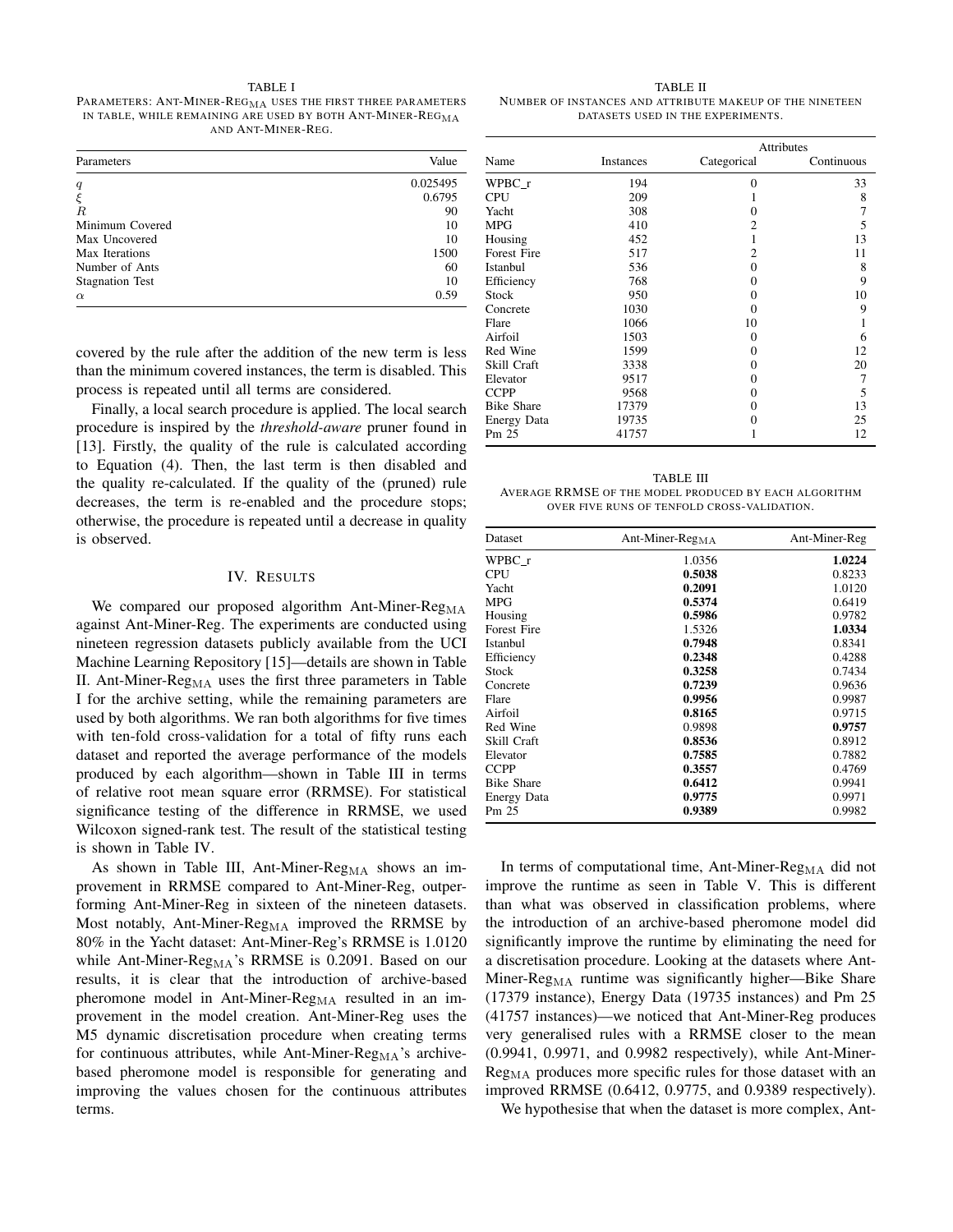TABLE IV WILCOXON SIGNED-RANK TEST (AT THE  $\alpha = 0.05$  LEVEL) ON RRMSE. STATISTICALLY SIGNIFICANT DIFFERENCES ARE SHOWN IN BOLD.

|              | Size | W+        | W-  |           |         |
|--------------|------|-----------|-----|-----------|---------|
| <b>RRMSE</b> | 18   | າາ<br>ل ک | 167 | $-2.8974$ | 0.00374 |

TABLE V AVERAGE RUNTIME IN SECONDS OF THE MODEL PRODUCED BY EACH ALGORITHM OVER FIVE RUNS OF TENFOLD CROSS-VALIDATION.

| Dataset            | Ant-Miner-Reg <sub>MA</sub> | Ant-Miner-Reg |
|--------------------|-----------------------------|---------------|
| WPBC r             | 0.51                        | 0.25          |
| <b>CPU</b>         | 0.23                        | 0.46          |
| Yacht              | 0.20                        | 0.31          |
| <b>MPG</b>         | 0.26                        | 0.24          |
| Housing            | 0.43                        | 0.26          |
| <b>Forest Fire</b> | 0.99                        | 0.42          |
| Istanbul           | 0.39                        | 0.38          |
| Efficiency         | 0.70                        | 0.39          |
| Stock              | 0.85                        | 0.40          |
| Concrete           | 1.29                        | 0.44          |
| Flare              | 0.84                        | 0.25          |
| Airfoil            | 0.92                        | 0.57          |
| Red Wine           | 0.94                        | 0.61          |
| Skill Craft        | 10.12                       | 0.93          |
| Elevator           | 4.65                        | 2.28          |
| <b>CCPP</b>        | 2.29                        | 12.22         |
| <b>Bike Share</b>  | 223.52                      | 2.13          |
| <b>Energy Data</b> | 582.38                      | 4.62          |
| Pm 25              | 615.24                      | 6.81          |

Miner-Reg struggles to find good split points and produces very simple overgeneralised rules that cover large sections of the search space. This can be seen in the RRMSE of models produced for large datasets, identifying a potential limitation of using M5 dynamic discretisation procedure to create regression rules. The dynamic discretisation procedures in classification and regression Ant-Miner algorithms operate differently. In regression, the dynamic discretisation procedure aims to find the optimal split point for a continuous attribute in the set of uncovered instances, without considering how other attributes will alter the final prediction the rule. This limits the interaction between the creation of condition and the rule's final consequent, which is unknown during rule creation. In classification, the dynamic discretisation procedure aims to find the optimal split points for an attribute in the set of uncovered instances taking into account maximisation of a known target class, which improves the rule prediction. The archive-based approach overcomes this difficulty as the values chosen for continuous attributes are optimised in conjunction with all attributes and not in isolation.

Although Ant-Miner- $Reg_{MA}$  did not improve the runtime of the Ant-Miner-Reg, the improvement in RRMSE shows great promise for regression problems. This confirms the hypothesis that the archive-based pheromone model improves the values chosen for the continuous attributes conditions in regression problem reaching better rules with overall lower RRMSE— Table IV shows Ant-Miner-Reg<sub>MA</sub> achieved a statistically significant improvement with a value of  $p = 0.00374$  with respect to Ant-Miner-Reg using Wilcoxon signed-rank test (at the  $\alpha$  = 0.05 level) on RRMSE.

#### V. CONCLUSION

This paper presented an ACO-based regression algorithm, called Ant-Miner-Reg<sub>MA</sub>, which uses an archive-based pheromone model to handle both categorical and continuous attributes. The proposed algorithm significantly outperforms Ant-Miner-Reg, producing models with better relative root mean square error. The results showed an interesting comparison on how the archive-based pheromone model affected regression problems differently to classification problems. While Ant-Miner $_{\text{MA}}$  improved the runtime of the graph-based algorithm in classification problems, improvements on the quality of the rule lists were not observed [4]. The opposite was observed in Ant-Miner-Reg<sub>MA</sub>, where the archive-based algorithm improved the relative root mean square error of the model while increasing the runtime. The results confirm that the proposed Ant-Miner- $Reg_{MA}$  improved the dynamic discretisation for continuous attributes, reinforcing the significant benefits of using an archive-based pheromone model in regression problems.

Future investigation is required to realise the full potential of adding the archive-based pheromone model to rule discovery in regression algorithms. Using an archive-based pheromone improved the quality of the models created in ACO-based regression algorithm. It would be interesting to further investigate the effect of incorporating a graph pheromone model in combination with an archive-based pheromone model, where the graph pheromone model is responsible for selecting attributes and the archive pheromone model for optimising their values. Generating rule lists in each colony iteration, instead of a single rule, to allow the rule interactions to be optimised is also an interesting research directions worth further exploration.

#### **REFERENCES**

- [1] U. Fayyad, G. Piatetsky-Shapiro, and P. Smith, "From data mining to knowledge discovery: an overview," in *Advances in Knowledge Discovery & Data Mining*, U. Fayyad, G. Piatetsky-Shapiro, P. Smith, and R. Uthurusamy, Eds. MIT Press, 1996, pp. 1–34.
- [2] M. Dorigo and L. M. Gambardella, "Ant colony system: a cooperative learning approach to the traveling salesman problem," *IEEE Transactions on Evolutionary Computation*, vol. 1, no. 1, pp. 53–66, Apr 1997.
- [3] T. Liao, K. Socha, M. Montes de Oca, T. Stützle, and M. Dorigo, "Ant colony optimization for mixed-variable optimization problems," *IEEE Transactions on Evolutionary Computation*, vol. 18, no. 4, pp. 503–518, 2014.
- [4] A. Helal and F. E. Otero, "A mixed-attribute approach in ant-miner classification rule discovery algorithm," in *Proceedings of the Genetic and Evolutionary Computation Conference 2016*, ser. GECCO '16. New York, NY, USA: ACM, 2016, pp. 13–20. [Online]. Available: http://doi.acm.org/10.1145/2908812.2908900
- [5] A. Helal and F. E. B. Otero, "Automatic design of ant-miner mixed attributes for classification rule discovery," in *Proceedings of the Genetic and Evolutionary Computation Conference*, ser. GECCO '17. New York, NY, USA: ACM, 2017, pp. 433–440. [Online]. Available: http://doi.acm.org/10.1145/3071178.3071306